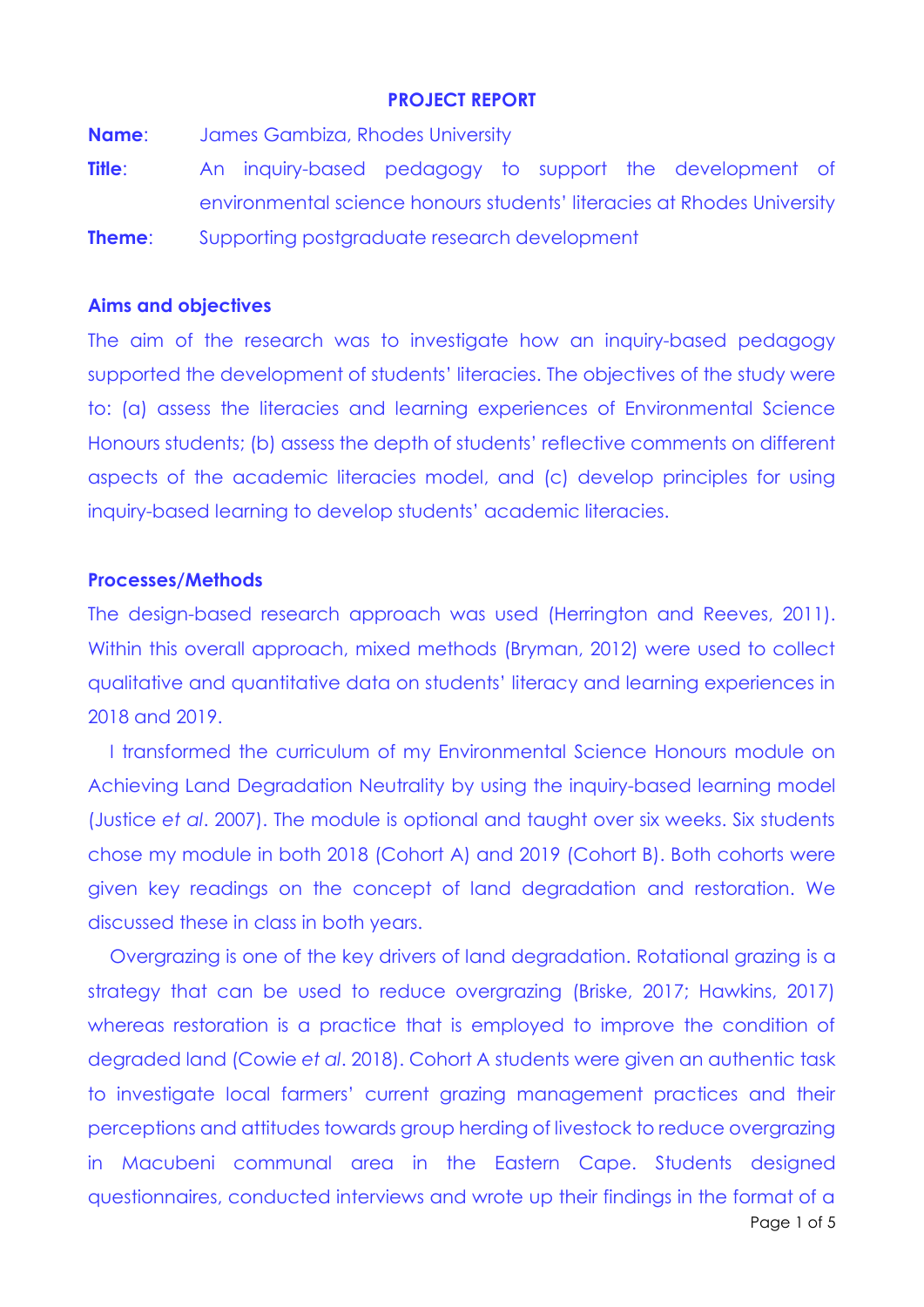manuscript for submission to the journal Land Degradation and Development. An external examiner and I examined the students' manuscripts as if we were the reviewers for the journal.

Cohort B students conducted research on the efficacy of different methods of restoring degraded land in Macubeni communal land in March 2019. The students submitted their summative research report in the format of a journal paper on 21 June 2019.

I studied both cohorts' literacies and experiences of the module. The study was informed by three theoretical frameworks. These were the academic literacies (Lea and Street, 2006), reflection on practice and reflection in practice (Schon, 1983) and situated/authentic learning and legitimate peripheral participation in a community of practice (Herrington and Oliver, 2000; Lave and Wenger, 1991) conceptual frameworks.

I drew on Schon's (1983) reflective conceptual framework to study students' learning experiences. Students were required to write reflective reports on all stages of the research process. The stages included the formulation of the research questions, designing questionnaires, data collection in the field, data analysis and the writing up of the different sections of the research paper. I scored the depth of students' reflective writing using Moon's (2007) criteria. A statement was scored 1 if it was descriptive and only considered one point of view. A score of 2 was given if a statement was descriptive with limited amount of reflection. A score of 3 was given if a statement showed some analysis and self-questioning. The deepest reflections showing critical self-questioning and ability to see others' point of view were given a score of 4.

Page 2 of 5 Students designed the research questionnaire drawing on key literature on grazing management and the social-ecological systems conceptual framework (Ostrom, 2009) for managing natural resources. Students worked in pairs to design questionnaires for livestock herders, livestock owners, and traditional leaders. Students commented on each other's draft questionnaires to provide formative feedback. Students' learning experiences were recorded in reflective journals (Jasper, 2005). I also gave students formative feedback when they were writing each of the sections of their research reports. It was optional for Cohort A students to submit their draft research reports to me for formative feedback. In contrast,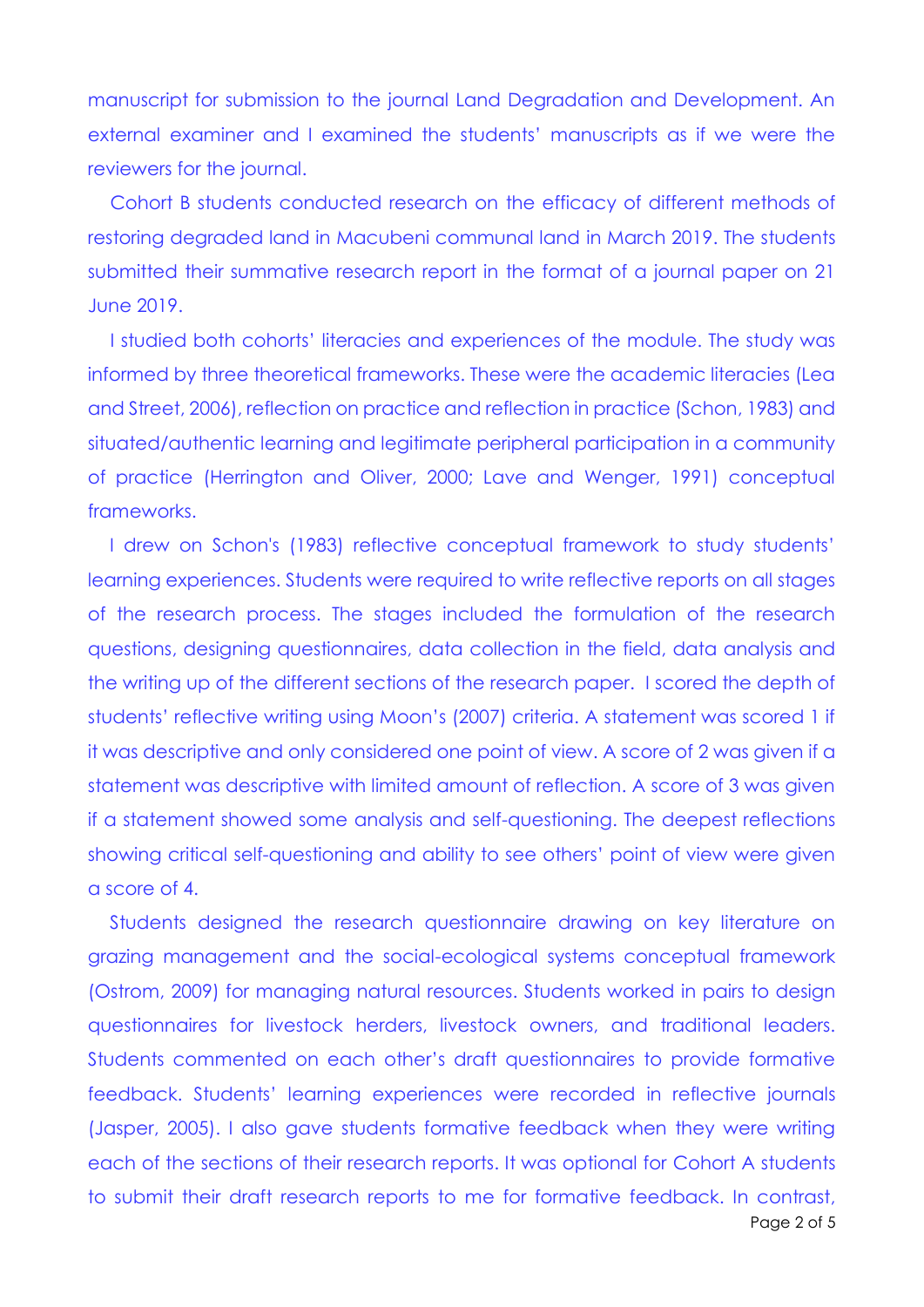Cohort B students were required to submit their draft research reports to me for formative feedback.

Students' academic literacies (Lea and Street 2006) were assessed through written exercises on the six components of a research paper. I used the skills and socialisation approach to literacy by teaching students how to structure their reports and how to follow author guidelines (Jacobs 2013). Students were required to follow the author guidelines for the international journals Land Degradation and Development for Cohort A and Ecological Restoration for Cohort B. The external examiner and I (internal examiner) acted as the journals' referees when we marked the students' research reports for summative assessment. Cohort A and I are in the process of submitting their research manuscript for publication.

The research reports that both cohorts of students submitted replaced the traditional three-hour examination that students in previous years wrote as part of their summative assessment. An external examiner and I (internal examiner) reviewed the students' reports for suitability for publication in the journals Land Degradation and Development and Ecological Restoration. Both of us have vast experience in reviewing articles for scientific journals.

### **Outcomes**

# *Influence of an inquiry-based approach on students' literacies*

All students demonstrated satisfactory to very good research and writing skills. The inquiry-based pedagogical model (Justice *et al*., 2007) enabled students to construct knowledge for an authentic environmental problem (overgrazing of rangelands in a communal area). For Cohort A, the external examiner and I agreed that two students' research reports were first class and suitable for publication with minor revisions. One student's research report was good although it would require major revision before it could be submitted for publication in the journal Land Degradation and Development. The remaining three students' reports were satisfactory but would require major revision and re-submission for review. This provides evidence of my students' enculturation into a community of practice (Lave and Wenger, 1991, McDonald and Cater-Steel, 2017). The research reports for Cohort B are being assessed. They were submitted last week (21 June 2019).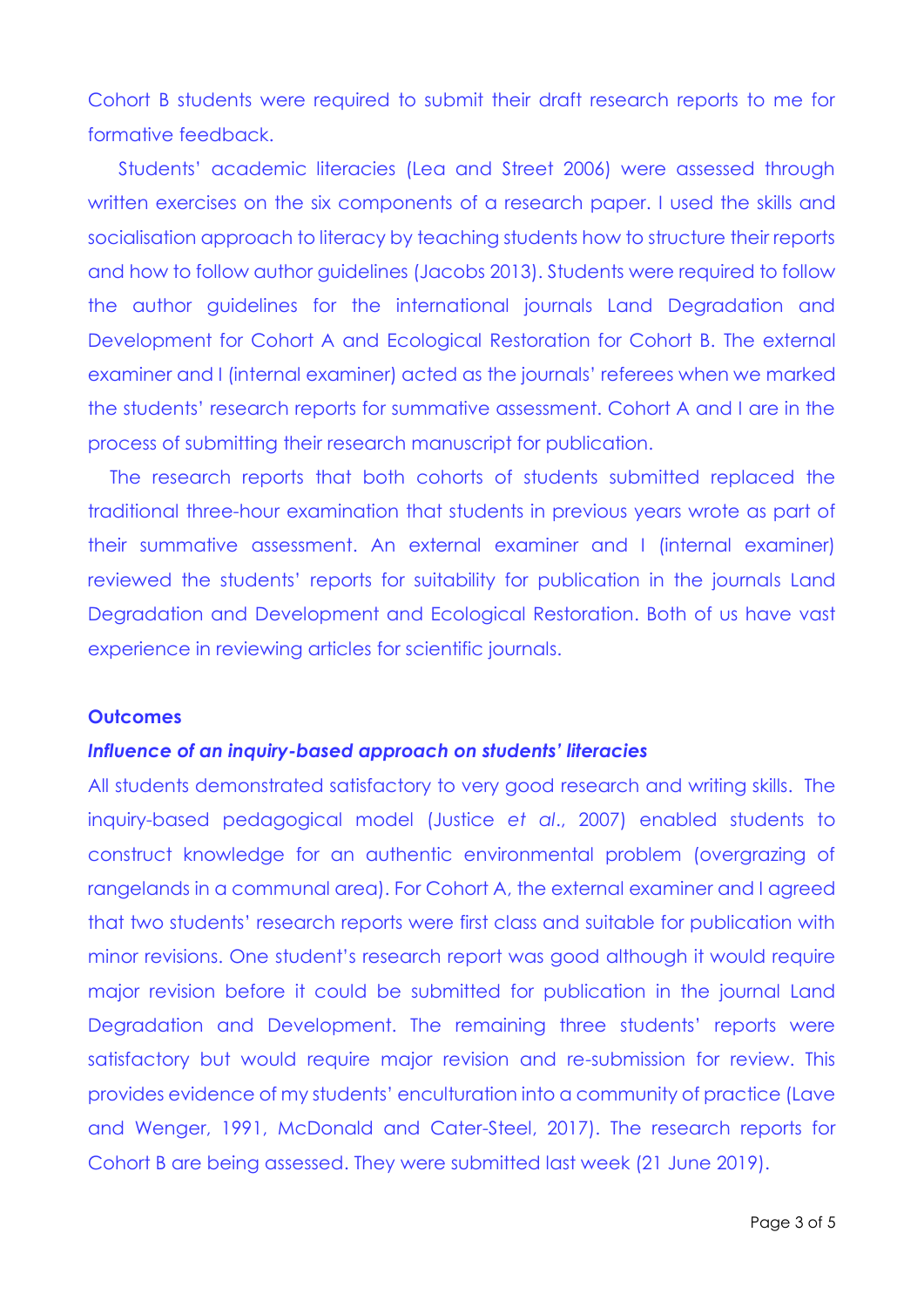Cohort A students are writing a paper together for publication. One student from Cohort A published a paper in April 2019 in an international journal. This is evidence that the writing skills she learnt in my module might have enabled her to conduct individual research and publish her paper - I was her supervisor and co-author. The student has since been offered a place to study for an MSc degree at Oxford University.

#### *Depth of students' reflection*

Reflective writing promotes deep learning (Biggs and Tang, 2011; Moon, 2007; McKinney and Sen 2012). The two top Cohort A students showed deep reflective writing characterized by critical self-questioning and ability to see others' points of view. The remaining four students' reflective writing ranged from descriptive with limited amount of reflection to showing some analysis and self-questioning. The reflective writings of Cohort B students are being analysed.

# *Draft principles for using inquiry-based learning to support students' literacies*

The draft principles for using inquiry-based learning to support students' literacies include: (1) focus on knowledge construction; (2) provide authentic tasks; (3) foster reflective practice; (4) students should investigate a single open-ended problem; (5) support collaborative knowledge construction, and (6) give students adequate time to work on a task. The principles draw on constructivism and reflection in practice and on practice (Schon, 1983; Biggs and Tang, 2011).

### **References**

- Biggs, J. and Tang, C. 2011. Teaching for Quality Learning at University. 4<sup>th</sup> edn. McGraw Hill, Glasgow.
- Briske D.D. 2017. Rangeland Systems: Processes, Management and Challenges. Springer Open (eBook), 664 pp.
- Bryman, A., 2012. Social research methods, 4th ed. ed. Oxford University Press, Oxford ; New York.
- Page 4 of 5 Cowie A.L., Orr, B.J., Castillo Sanchez, V.M., Chasek, P., Crossman, N.D., Erlewein, A., Louwagie, G., Maron, M., Metternicht, A.E., Walter, S., Welton, S., 2018. Land in balance: the scientific conceptual framework for land degradation neutrality.